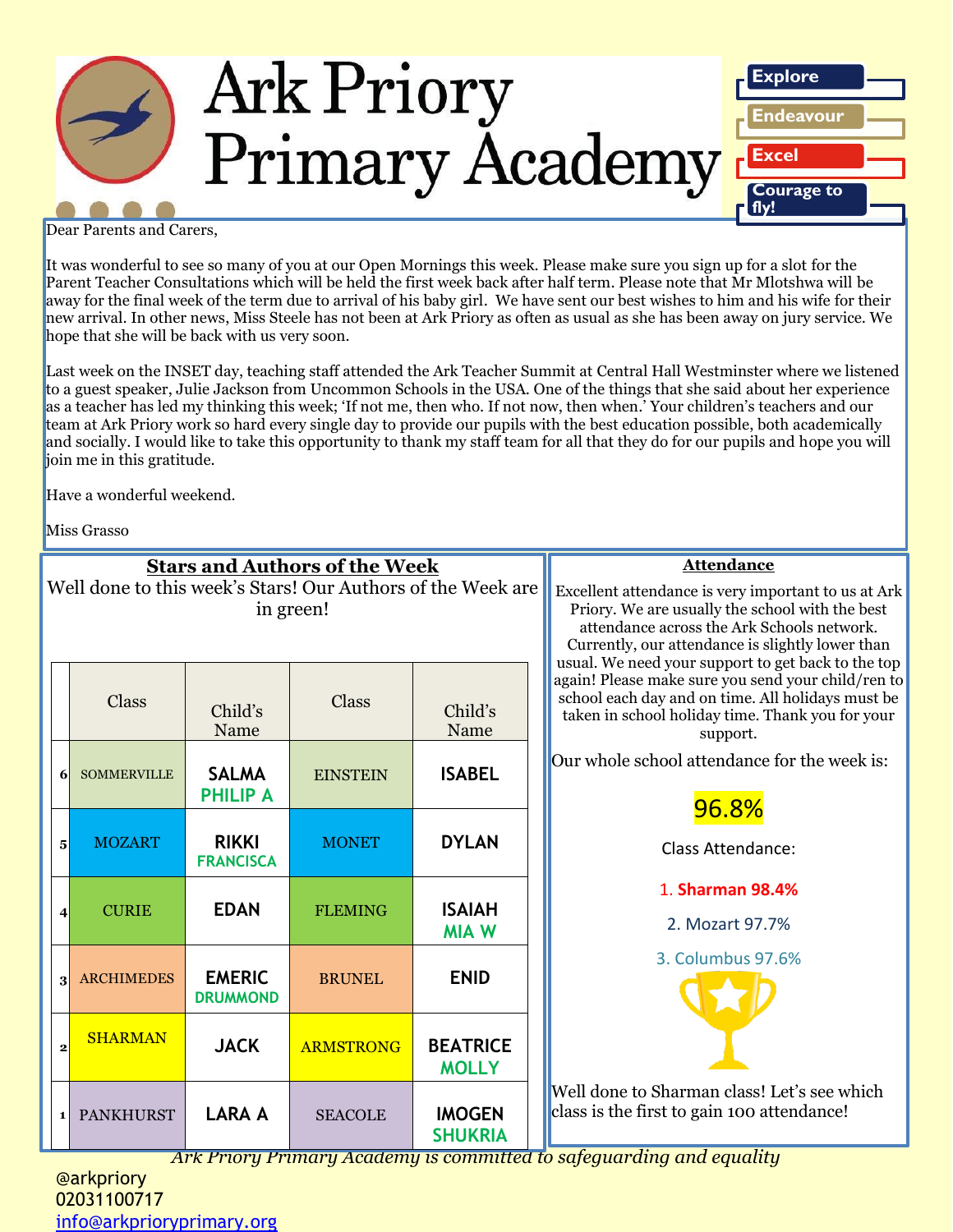## **Homework links**

| Year <sub>1</sub> | https://www.bbc.co.uk/bitesize/topics/zrqqtfr                             |
|-------------------|---------------------------------------------------------------------------|
| Year 2            | https://www.bbc.co.uk/bitesize/topics/zvwwxnb/articles/zcm3qhv            |
| Year 3            | https://www.bbc.co.uk/bitesize/topics/z9bbkqt/articles/z2ym2p3            |
| Year 4            | http://flash.topmarks.co.uk/3439                                          |
| Year <sub>5</sub> | https://uk.ixl.com/ela/writing-and-composition                            |
| Year 6            | https://uk.ixl.com/ela/year-6/compound-subjects-and-objects-with-i-and-me |

#### **Headteacher's Forum: Wednesday 6th November 2019 at 3pm**

Our first Parent Forum of the new school year will be held on Wednesday 6th November at 3pm in the school hall. As per usual, please send any suggestions for discussions to Miss Grasso at [d.grasso@arkprioryprimary.org.](mailto:d.grasso@arkprioryprimary.org) The deadline is Friday 1<sup>st</sup> November 2019. I will be updating parents on various items as well as discussing topics raised by the parent community. We will also have a guest speaker, Stuart Rubenstein who is the founder of 'Speak Like a Native' who will be showcasing the new languages club we will have on offer after the Christmas holidays. We look forward to seeing you there.

For new parents, the Headteacher Forum is an opportunity to come and hear Miss Grasso speak about school related items such as new initiatives. It is also your opportunity to send in advance items for discussion.

#### **Open Mornings**

Thank you to all the parents and carers who came to our Open Mornings this week. It was wonderful to see parents actively engaged in their children's learning in their classrooms. There was a real buzz around school. If you missed it this time, we will be holding these again in the Spring term.



#### **Question time with Principal Jo Facer**

As requested by parents of Ark Priory, Jo Facer will be holding a Priory parent event on **5th November at 8:45am for** all parents and Year 6s who have applied to Ark Soane Academy. This will be an opportunity to hear more about the curriculum and extra-curricular events at Soane and ask any further questions you may have.



Miss Grasso Head of School

*Ark Priory Primary Academy is committed to safeguarding and equality* 

#### @arkpriory 02031100717 [info@arkprioryprimary.org](mailto:info@arkprioryprimary.org)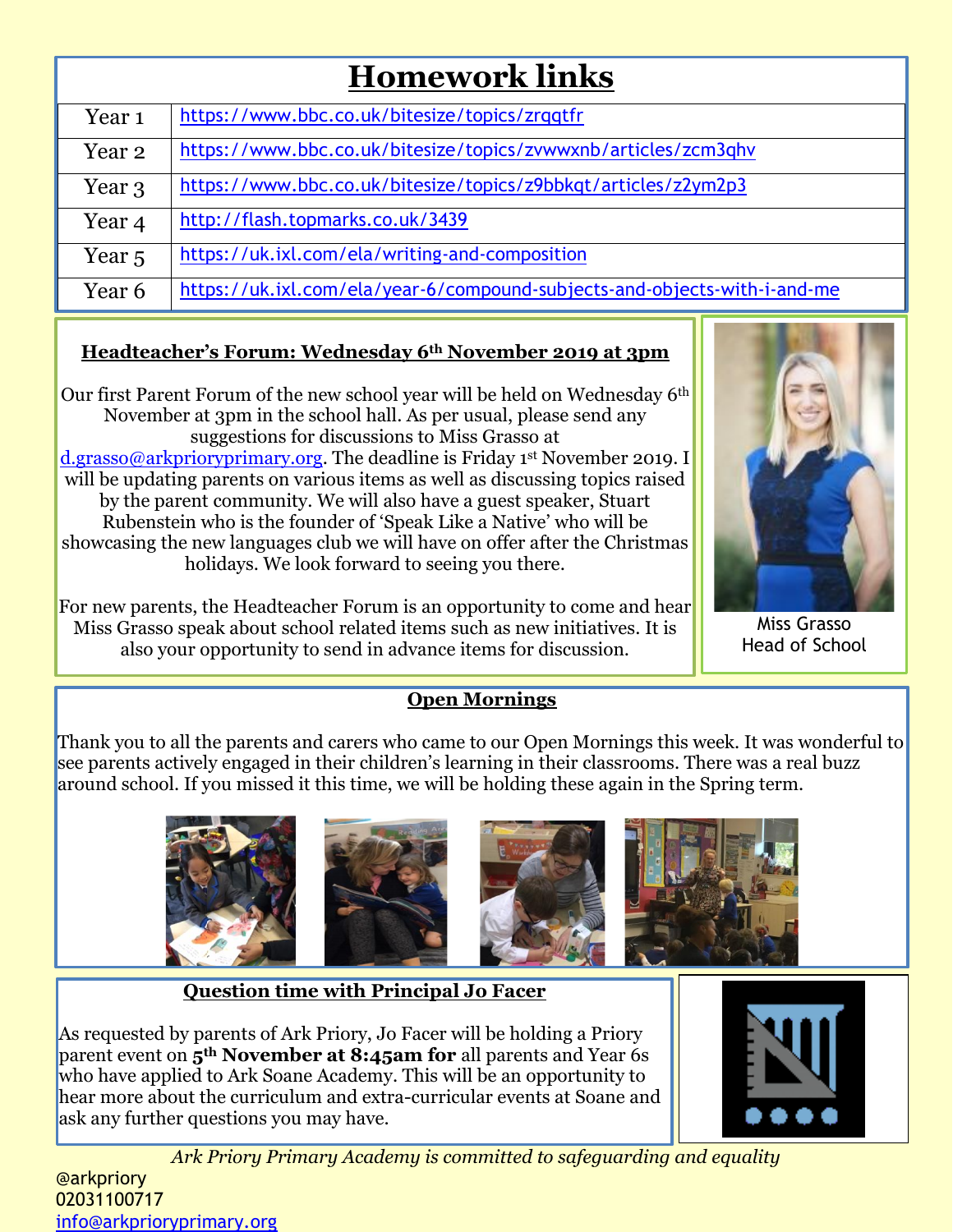### **Key Dates for Autumn 1:**

|                                    | Fri 11 Oct   Y4 Bake Sale       |
|------------------------------------|---------------------------------|
| $\underline{\text{W/c 21}}$<br>Oct | <b>Half term</b>                |
| Tue 29<br>Oct                      | <b>First day back to school</b> |

For parents:

Mr Lawrence & Mr Crawford will be running a sports camp at Ark Priory on Monday 21st & 22nd October. The day will consist of various sports i.e Archery, Table tennis, Boxing, Football, Spring Board, climbing and multi-sports. To register your child please email [athletickltd@gmail.com](mailto:athletickltd@gmail.com)



*Ark Priory Primary Academy is committed to safeguarding and equality*  @arkpriory 02031100717 [info@arkprioryprimary.org](mailto:info@arkprioryprimary.org)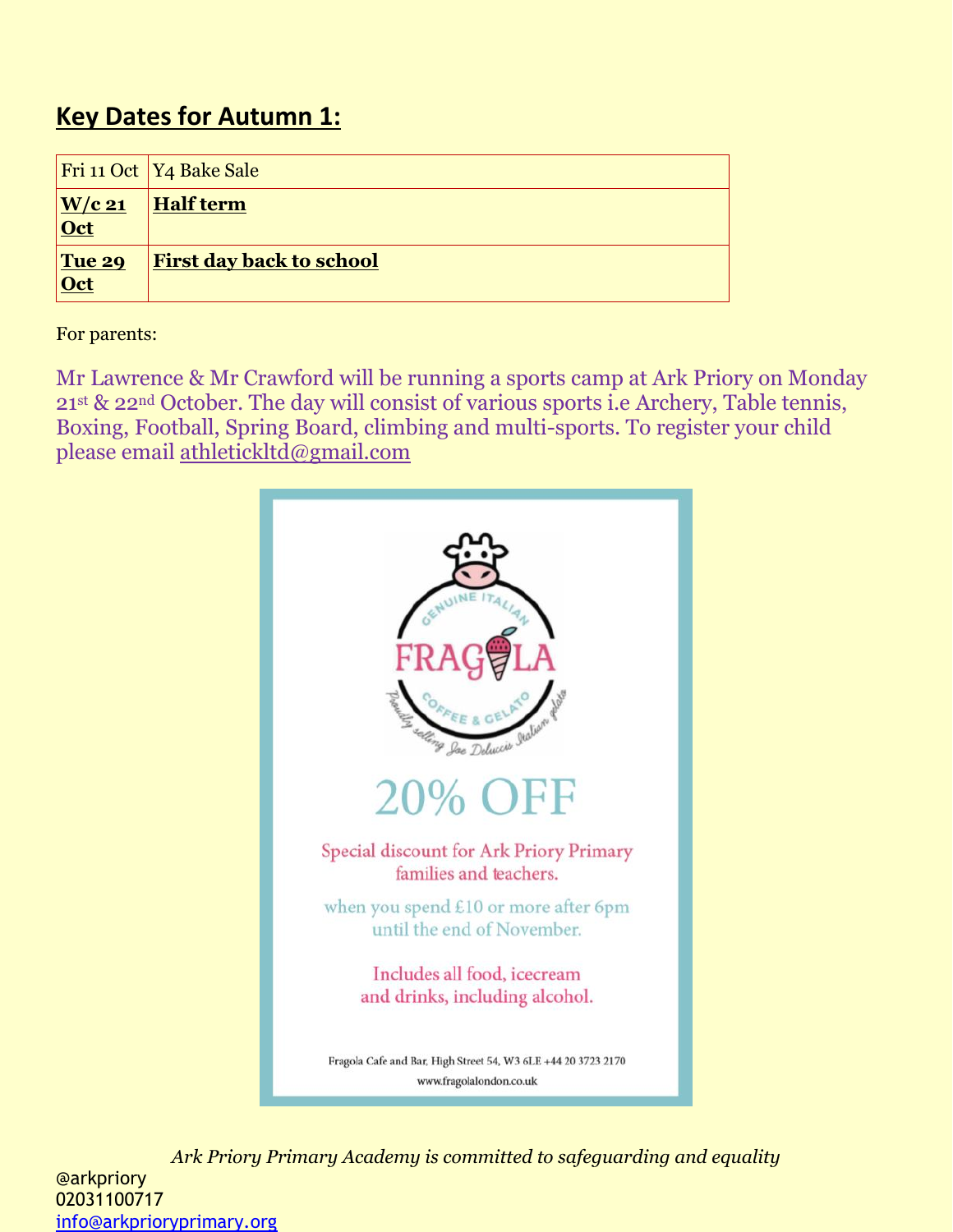# **Notices from APPA**

**Follow us on Twitter @APPAA\_ArkPriory Contact us at [appaacommittee@gmail.com](mailto:appaacommittee@gmail.com)**

\*APPAA is ARK Priory's Parents' Association, run by the school's parents and carers to **raise funds, hold events, and bring our academy community together**. All Ark Priory parents and carers **are automatically members** of the association because you are members of the community.

#### **Year 4 Bake Sale and Second Hand Uniform sale**

Thanks to everyone who baked, helped and supported the Year 4 Bake Sale and to everyone who donated, helped and bought at the Second Hand Uniform sale. Did you know .... last year APPAA raised more than £3600 just from bake sales and second hand uniform sales!! That is a lot of cakes, and a lot of pre-loved uniform finding a new home!! All proceeds go towards enrichment and activities for all our children.

#### **APPAA has launched The Wishing Tree 2019/20!**

Thanks to those of you who have already donated to The Wishing Tree. So far we have raised £174 with over £3,000 left to raise to fulfil the lists. Please see the updated list attached. If you would like to donate and get items into the classroom ASAP then please either find Charlotte Newlands, (mum to kids in year 1 and year 3), your class rep, or drop APPAA an email at [appaacommittee@gmail.com.](mailto:appaacommittee@gmail.com)

You can either donate via cash, cheque or transfer directly to APPAA at sort code 230580 account 13386072 and quote your name as a reference with Wishing Tree. You can either donate to the fund in general or purchase a specific item. Thanks everyone!

#### **Parent Social Evening - Wednesday 6 November - We need you to make it happen!**

APPAA, alongside the school staff, are organising a Parent's Social Fundraiser evening on Wednesday 6 November to raise money for The Wishing Tree. We have a venue, a caterer, and a loose theme involving music and dancing but we require people to organise it and help on the night! Please contact [appaacommittee@gmail.com](mailto:appaacommittee@gmail.com) if you can get involved.

#### **All Lit Up!! Floodlights update!**

We are absolutely delighted that after what has been an incredibly complex and time consuming process, we have now acquired the planning permission to fit the floodlights to the MUGA. This work will take place during the October half term holiday, just in time for the shorter days, so that outdoor clubs can continue even throughout winter. Thank you for your patience and to everyone who contributed to make it happen!

#### **Other APPAA Events Autumn 2019**

**Christmas / Greeting Card project** - APPAA will be running this popular initiative again this year. Get your child to design a lovely Christmas/Greeting card, and you can have the chance to buy personalised cards and accessories with that design to send to all your friends, raising money for the school at the same time! Please start thinking about your designs as artwork submission date is Wednesday 30 October 2019 - just after half term. Please look out for details about this fun fundraising initiative in your child's bag in the next few days.

**Year 3 Bake Sale** - Friday 8 November 3pm

#### **'Carols around the Tree' Christmas Event** - Thursday 12 December 4.30pm\*\*

\*\* It is with disappointment that APPAA have decided not to hold a Christmas Fair this year, previously earmarked for Saturday 7 December 2019. Instead APPAA will be involved in the school led 'Carols around the Tree', which will be a smaller scale Christmas event after school. The reasons for this are captured very well by some of our Committee Members who have written an open letter to all parents. Please see below:

*Ark Priory Primary Academy is committed to safeguarding and equality*  @arkpriory *Dear Parents,* 02031100717 [info@arkprioryprimary.org](mailto:info@arkprioryprimary.org)  *Every year since Ark Priory opened back in 2013, APPAA has held a Christmas Fair in early December.*